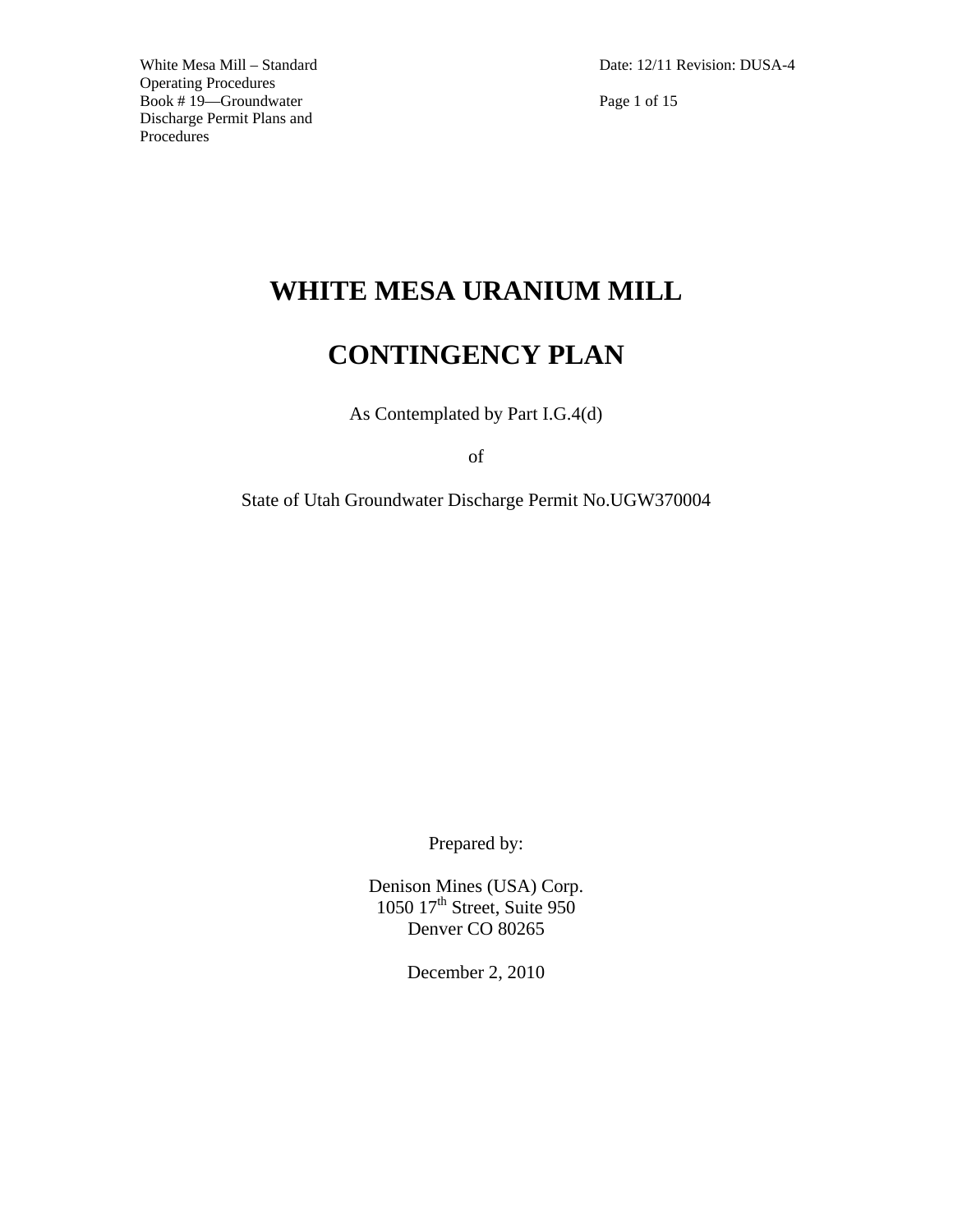Date: 12/11 Revision: DUSA-4

White Mesa Mill – Standard Operating Procedures Book # 19 – Groundwater Discharge Permit Plans and Procedures

Page 2 of 15

# **TABLE OF CONTENTS**

| 1.0  |                                                                           |  |
|------|---------------------------------------------------------------------------|--|
| 2.0  |                                                                           |  |
| 3.0  |                                                                           |  |
| 3.1  |                                                                           |  |
| 3.2  |                                                                           |  |
| 3.3  |                                                                           |  |
| 3.4  |                                                                           |  |
| 4.0  | MILL DISCHARGE VIOLATIONS - INCLUDING UNAUTHORIZED                        |  |
|      | DISCHARGE OR RELEASE OF PROHIBITED CONTAMINANTS TO THE                    |  |
|      |                                                                           |  |
| 4.1  |                                                                           |  |
| 4.2  |                                                                           |  |
| 4.3  |                                                                           |  |
| 5.0  |                                                                           |  |
| 5.1  | Tailings Cell Wastewater Pool Elevation Above the Maximum Elevations  7   |  |
| 5.2  | Excess Head in Tailings Cells 2, 3, 4A, and 4B Slimes Drain Systems  8    |  |
| 5.3  | Excess Cell 4A Leak Detection System Fluid Head or Daily Leak Rate  9     |  |
| 5.4  | Excess Cell 4B Leak Detection System Fluid Head or Daily Leak Rate 10     |  |
| 5.5  | Excess New Decontamination Pad Leak Detection System Fluid Head  11       |  |
| 5.6  | Cracks or Physical Discrepancies on New Decontamination Pad Wash Pad.  11 |  |
| 5.7  |                                                                           |  |
| 5.8  |                                                                           |  |
| 5.9  |                                                                           |  |
| 5.10 |                                                                           |  |
| 5.11 |                                                                           |  |
| 5.12 | Failure to Comply with Stormwater Management and Spill Control            |  |
|      |                                                                           |  |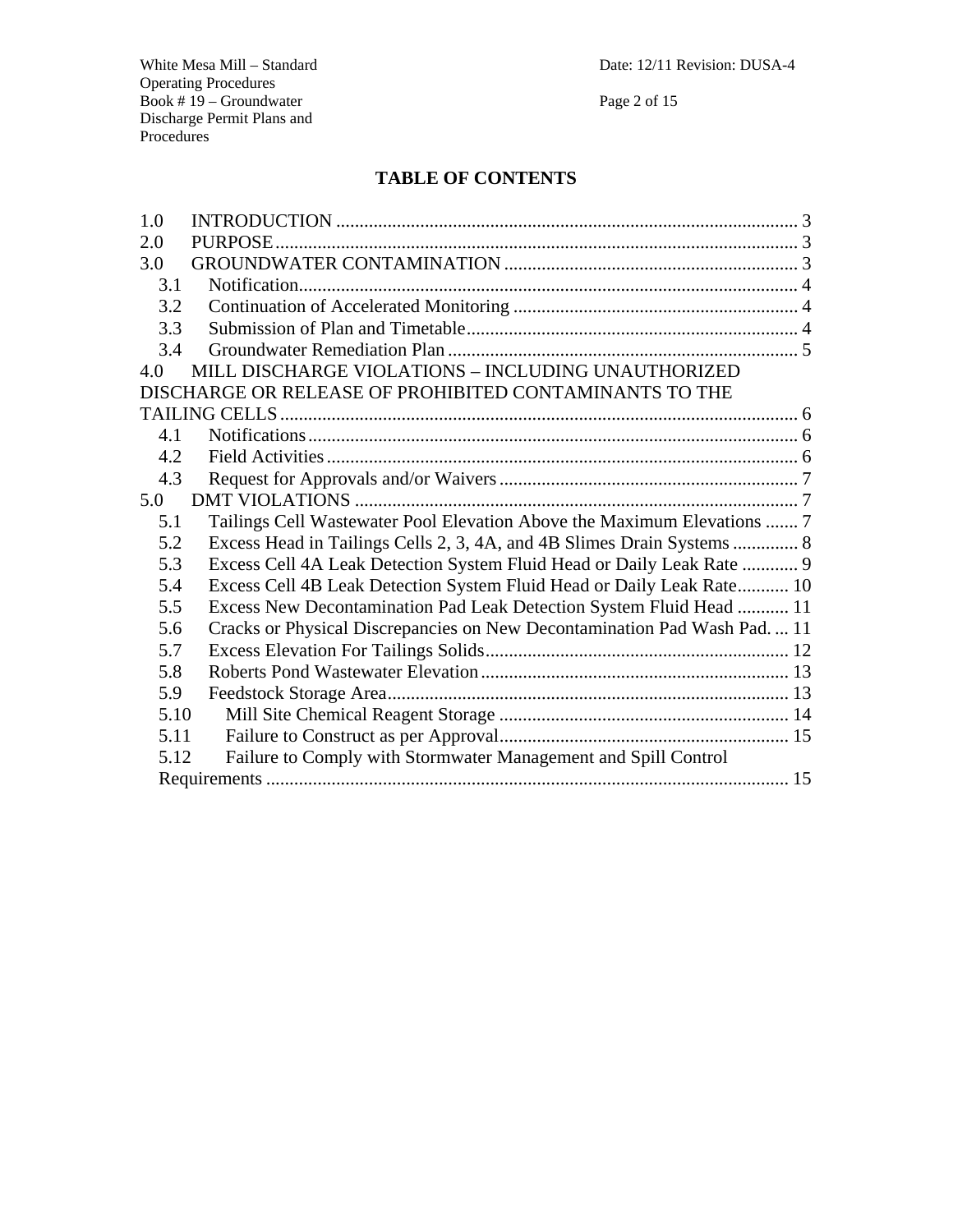Page 3 of 15

## **WHITE MESA URANIUM MILL CONTINGENCY PLAN State of Utah Groundwater Discharge Permit No. UGW370004**

## **1.0 INTRODUCTION**

The State of Utah has granted Ground Water Discharge Permit No. UGW370004 (the "GWDP") for Denison Mines (USA) Corp.'s ("Denison's") White Mesa Uranium Mill (the "Mill"). The GWDP specifies the construction, operation, and monitoring requirements for all facilities at the Mill that have a potential to discharge pollutants directly or indirectly into the underlying aquifer.

## **2.0 PURPOSE**

 $\overline{a}$ 

This Contingency Plan (the "Plan") provides a detailed list of actions Denison will take to regain compliance with GWDP limits and Discharge Minimization Technology Plan ("DMT") and the Best Available Technology Plan ("BAT") requirements defined in Parts I.C, I.D, and I.H.4 of the GWDP. The timely execution of contingency and corrective actions outlined in this Plan will provide Denison with the basis to exercise the Affirmative Action Defense provision in Part I.G.3.c) of the GWDP and thereby avoid noncompliance status and potential enforcement action<sup>1</sup>.

The contingency actions required to regain compliance with GWDP limits and DMT and BAT requirements defined in Parts I.C, I.D, and I.H.4 of the GWDP are described below.

## **3.0 GROUNDWATER CONTAMINATION**

Since there are many different possible scenarios that could potentially give rise to groundwater contamination, and since the development and implementation of a remediation program will normally be specific to each particular scenario, this Plan does not outline a definitive remediation program. Rather, this Plan describes the steps that

<sup>&</sup>lt;sup>1</sup> Part I.G.3.c) of the GWDP provides that, in the event a compliance action is initiated against Denison for violation of permit conditions relating to best available technology or DMT, Denison may affirmatively defend against that action by demonstrating that it has made appropriate notifications, that the failure was not intentional or caused by Denison's negligence, that Denison has taken adequate measures to meet permit conditions in a timely manner or has submitted an adequate plan and schedule for meeting permit conditions, and that the provisions of UCA 19-5-107 have not been violated.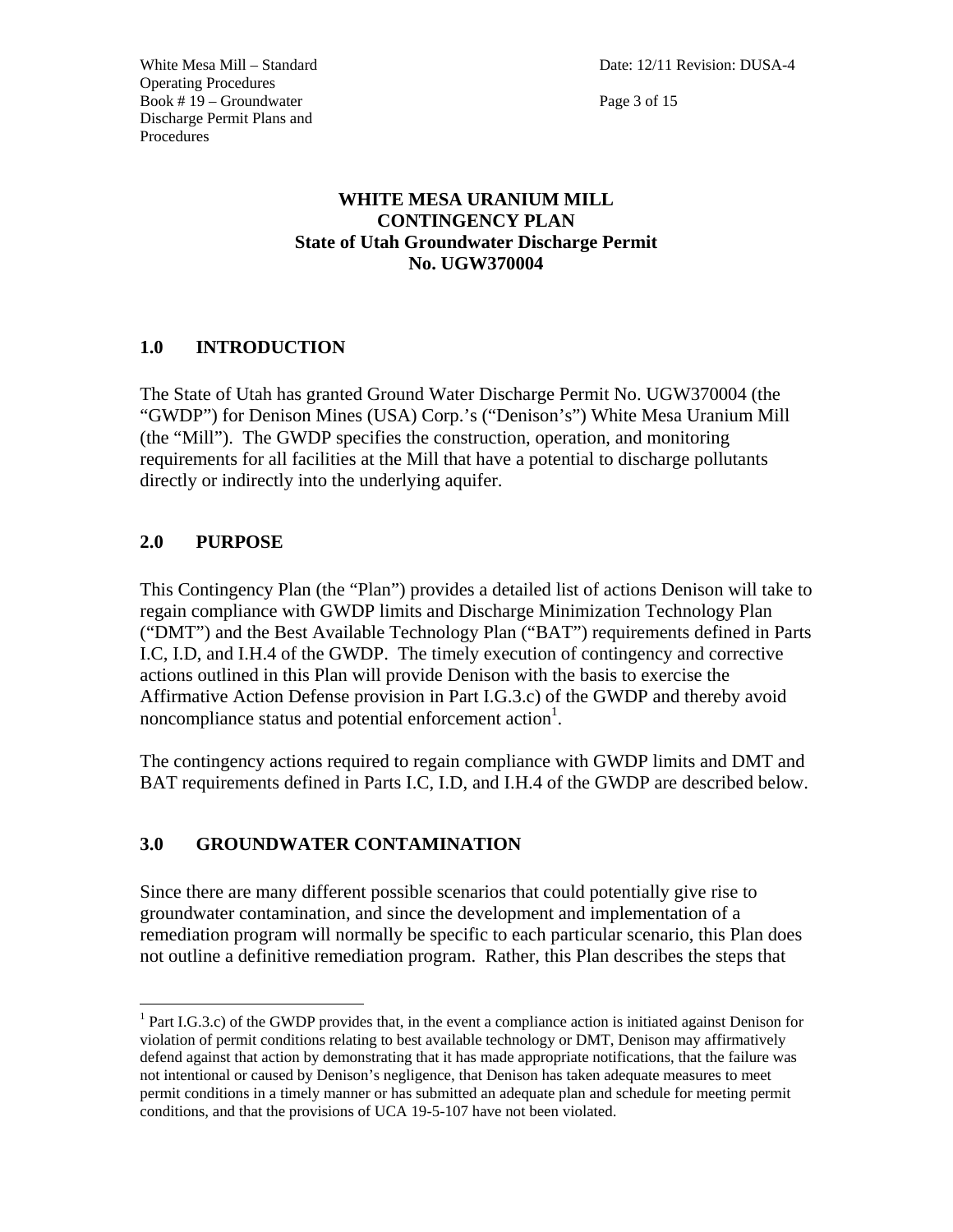Page 4 of 15

will be followed by Denison in the event Denison is found to be out of compliance with respect to any constituent in any monitoring well, pursuant to Part I.G.2 of the GWDP.

When the concentration of any parameter in a compliance monitoring well is out of compliance, Denison will, subject to specific requirements of the Executive Secretary as set forth in any notice, order, remediation plan or the equivalent, implement the following process:

#### 3.1 Notification

Denison will notify the Executive Secretary of the out of compliance status within 24 hours after detection of that status followed by a written notice within 5 days after detection, as required under Part I.G.4.a) of the GWDP.

#### 3.2 Continuation of Accelerated Monitoring

Denison will continue accelerated sampling for the parameter in that compliance monitoring well pursuant to Part I.G.1 of the GWDP, unless the Executive Secretary determines that other periodic sampling is appropriate, until the facility is brought into compliance, as required under Part I.G.4.b) of the GWDP.

If the accelerated monitoring demonstrates that the monitoring well has returned to compliance with respect to a parameter in a well, then, with written approval from the Executive Secretary, Denison will cease accelerated monitoring for that parameter, and will continue routine monitoring for that parameter.

#### 3.3 Submission of Plan and Timetable

If the accelerated monitoring confirms that the Mill is out of compliance with respect to a parameter in a well, then, within 30 days of such confirmation, Denison will prepare and submit to the Executive Secretary a plan and a time schedule for assessment of the sources, extent and potential dispersion of the contamination, and an evaluation of potential remedial action to restore and maintain ground water quality to ensure that permit limits will not be exceeded at the compliance monitoring point and that DMT or BAT will be reestablished, as required under part I.G.4.c) of the GWDP. This plan will normally include, but is not limited to:

a) The requirement for Denison to prepare a detailed and comprehensive operational history of the facility and surrounding areas which explores all activities that may have contributed to the contamination;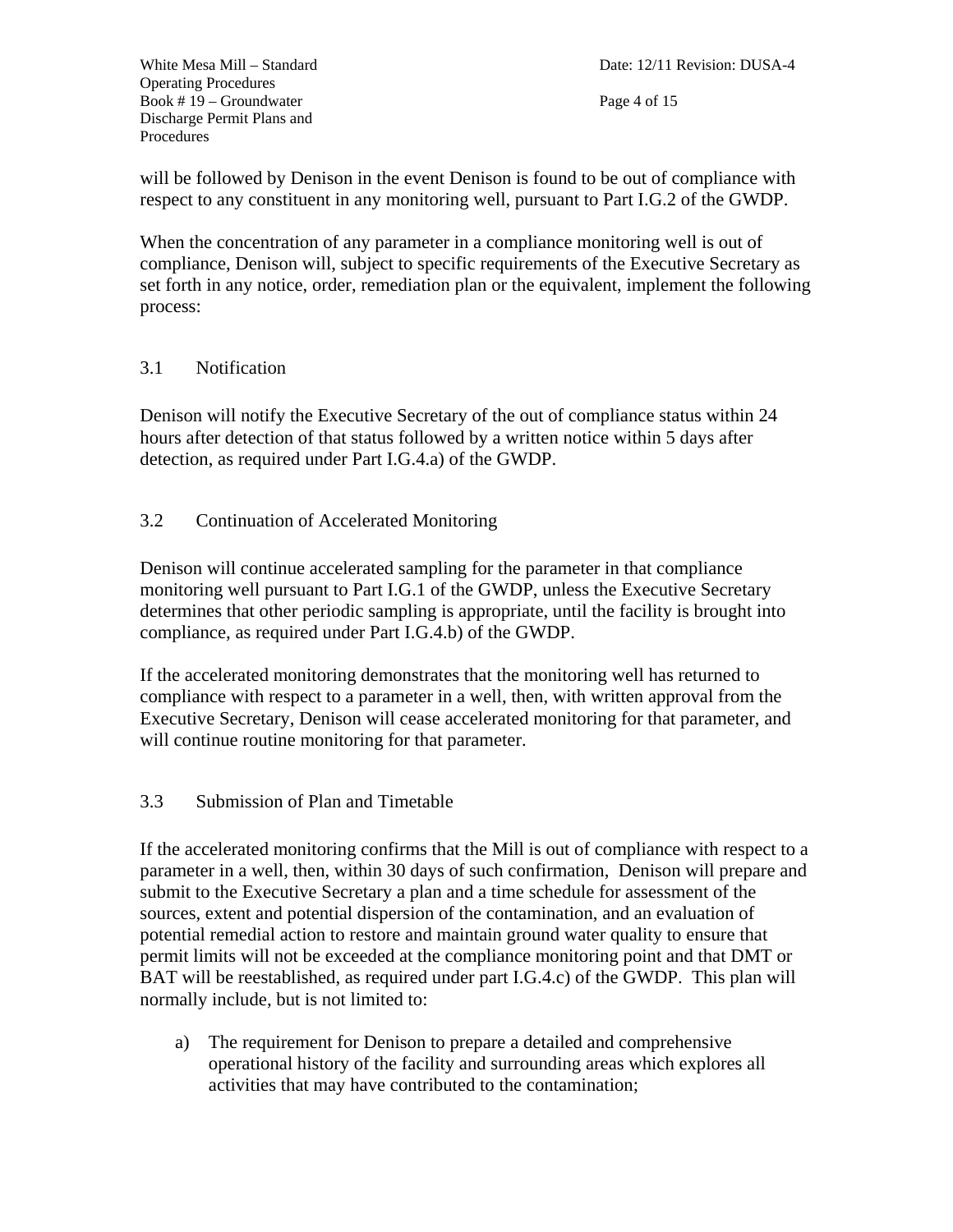Page 5 of 15

- b) A requirement for Denison to complete an evaluation, which may include geochemical and hydrogeological analyses, to determine whether or not the contamination was caused by Mill activities or was caused by natural forces or offsite activities;
- c) If it is concluded that the contamination is the result of current or past activities at the Mill, Denison will prepare a Characterization Report, which characterizes the physical, chemical, and radiological extent of the ground water contamination. This will normally include a description of any additional wells to be used or installed to characterize the plume and the hydrogeologic characteristics of the affected zone, the analytical parameters to be obtained, the samples of ground water to be taken, and any other means to measure and characterize the affected ground water and contamination zone; and
- d) If it is concluded that the contamination is the result of current or past activities at the Mill, Denison will evaluate potential remedial actions, including actions to restore and maintain groundwater quality to ensure that permit limits will not be exceeded at the compliance monitoring point and that DMT and BAT will be reestablished, as well as actions that merely allow natural attenuation to operate and actions that involve applying for Alternate Concentration Limits ("ACLs"). ACLs require approval of the Water Quality Board prior to becoming effective. If groundwater remediation is required, Denison will prepare and submit for Executive Secretary approval a Ground Water Remediation Plan, as described in Section 3.4 below.

#### 3.4 Groundwater Remediation Plan

If the Executive Secretary determines that ground water remediation is needed, Denison will submit a Ground Water Remediation Plan to the Executive Secretary within the time frame requested by the Executive Secretary. The Ground Water Remediation Plan will normally include, but is not limited to:

- a) A description and schedule of how Denison will implement a corrective action program that prevents contaminants from exceeding the ground water protection levels or ACLs at the compliance monitoring point(s) or other locations approved by the Executive Secretary, by removing the contaminants, treating them in place, or by other means as approved by the Executive Secretary;
- b) A description of the remediation monitoring program to demonstrate the effectiveness of the plan; and
- c) Descriptions of how corrective action will apply to each source of the pollution.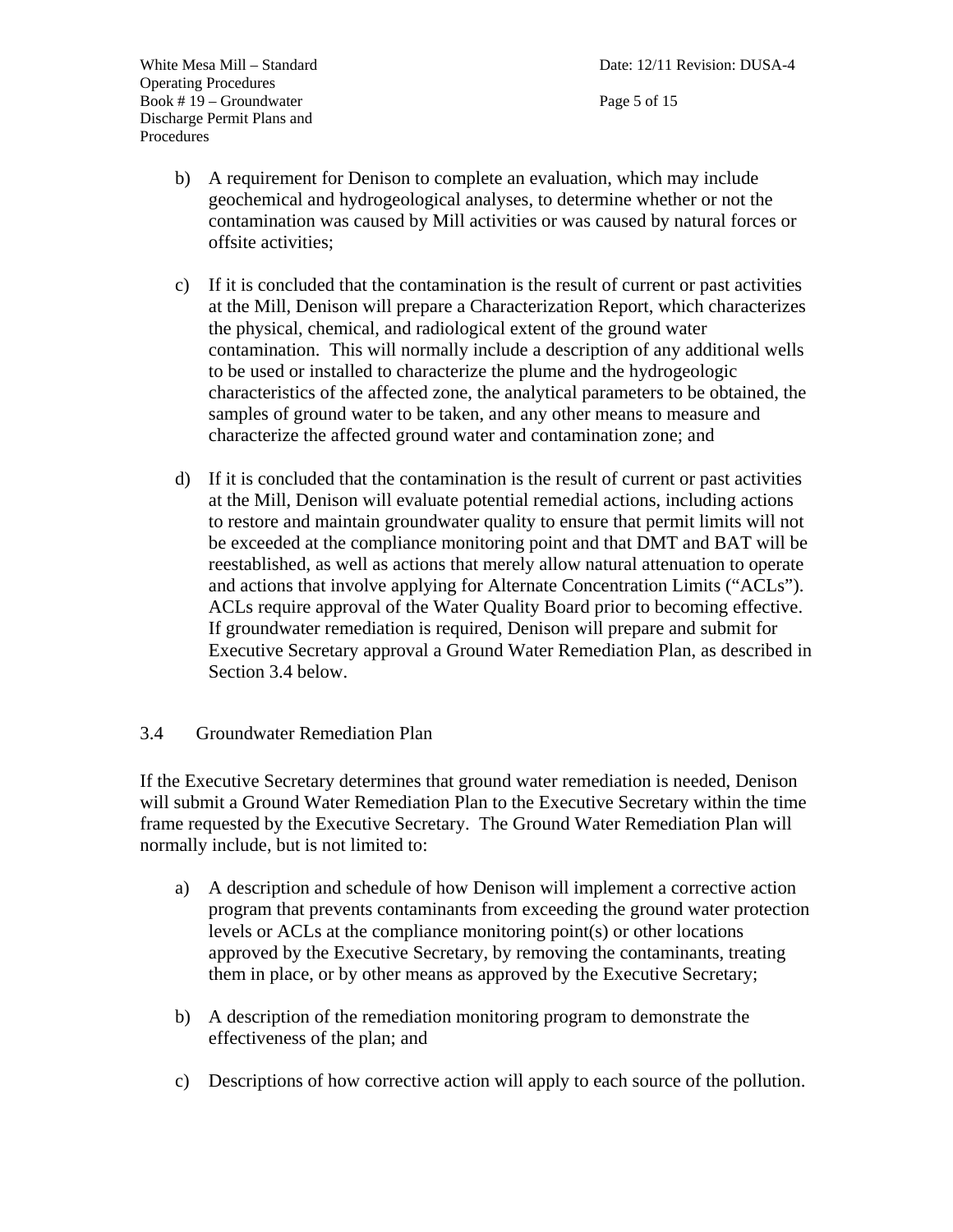Page 6 of 15

Denison will implement the Ground Water Remediation Plan in accordance with a schedule to be submitted by Denison and approved by the Executive Secretary.

## **4.0 MILL DISCHARGE VIOLATIONS – INCLUDING UNAUTHORIZED DISCHARGE OR RELEASE OF PROHIBITED CONTAMINANTS TO THE TAILING CELLS**

Part I.C.2. of the GWDP provides that only 11e.(2) by-product material authorized by the Mill's State of Utah Radioactive Materials License No. UT-2300478 (the "Radioactive Materials License") shall be discharged to or disposed of in the Mill's tailings cells.

Part I.C.3 of the GWDP provides that discharge of other compounds into the Mill's tailings cells, such as paints, used oil, antifreeze, pesticides, or any other contaminant not defined as 11e.(2) material is prohibited.

In the event of any unauthorized disposal of contaminants or wastes (the "Unauthorized Materials") to the Mill's tailings cells, Denison will, subject to any specific requirements of the Executive Secretary as set forth in any notice, order, remediation plan or the equivalent, implement the following process:

- 4.1 Notifications
	- a) Upon discovery, the Mill Manager or RSO will be notified immediately; and
	- b) Denison will provide verbal notification to the Executive Secretary within 24 hours of discovery followed by a written notification within five days of discovery.
- 4.2 Field Activities
	- a) Upon discovery, Mill personnel will immediately cease placement of Unauthorized Materials into the Mill's tailings cells;
	- b) To the extent reasonably practicable and in a manner that can be accomplished safely, Mill personnel will attempt to segregate the Unauthorized Materials from other tailings materials and mark or record the location of the Unauthorized Materials in the tailings cells. If it is not reasonably practicable to safely segregate the Unauthorized Material from other tailings materials, Mill personnel will nevertheless mark or record the location of the Unauthorized Materials in the tailings cells;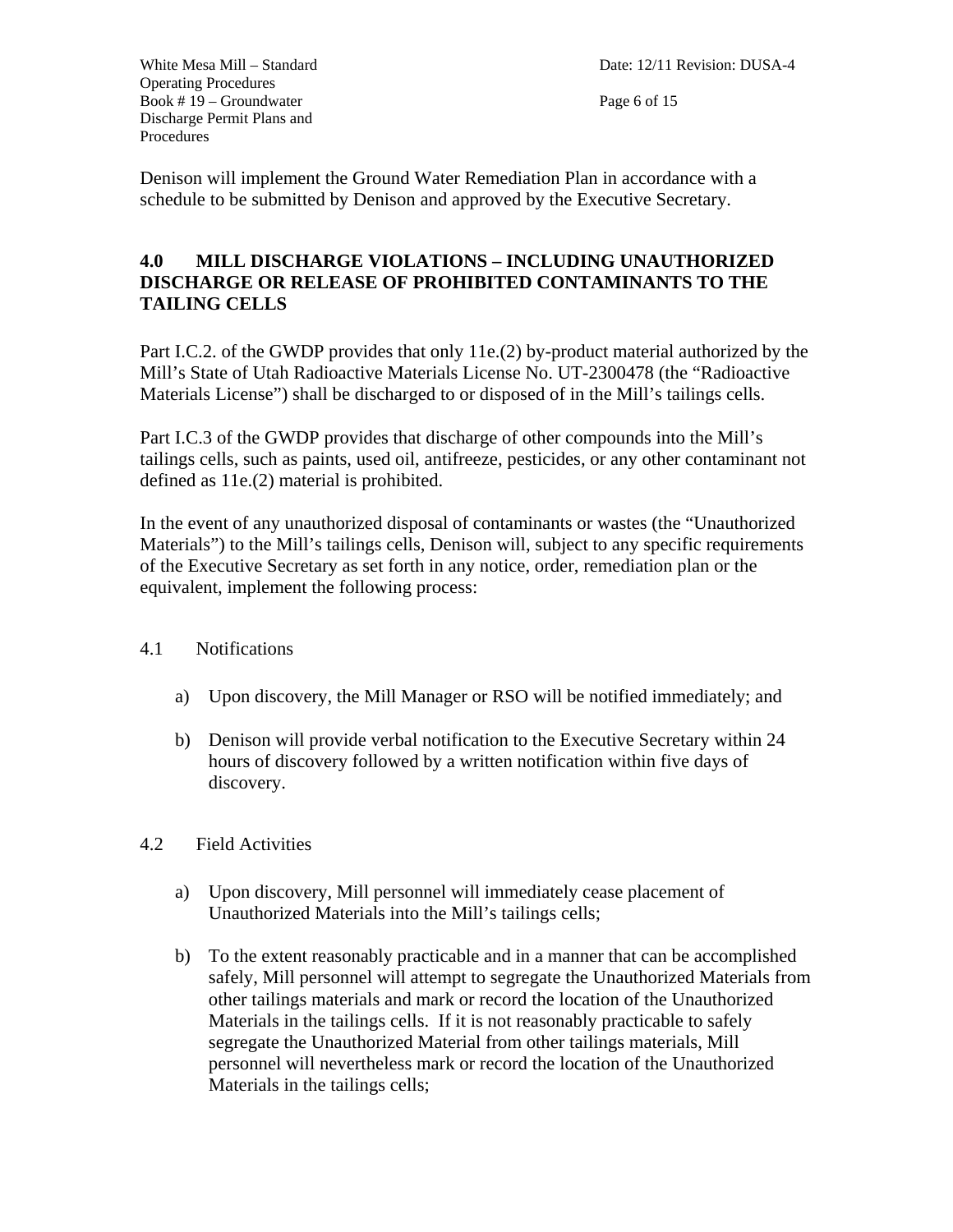- c) To the extent reasonably practicable and in a manner that can be accomplished safely, Mill personnel will attempt to remove the Unauthorized Material from the tailings cells; and
- d) Denison will dispose of the removed Unauthorized Material under applicable State and Federal regulations with the approval of the Executive Secretary.
- 4.3 Request for Approvals and/or Waivers

If it is not reasonably practicable to safely remove the Unauthorized Materials from the tailings cells, then Denison will, in accordance with a schedule to be approved by the Executive Secretary:

- a) Submit a written report to the Executive Secretary analyzing the health, safety and environmental impacts, if any, associated with the permanent disposal of the Unauthorized Material in the Mill's tailings cells;
- b) Apply to the Executive Secretary for any amendments that may be required to the GWDP and the Radioactive Materials License to properly accommodate the permanent disposal of the Unauthorized Material in the Mill's tailings cells in a manner that is protective of health, safety and the environment; and
- c) Make all applications required under the United States Nuclear Regulatory Commission's ("NRC's") Non-11e.(2) Disposal Policy (NRC Regulatory Issue Summary 2000-23 (November 2000), *Interim Guidance on Disposal of Non-Atomic Energy Act of 1954, Section 11e.(2) Byproduct Material in Tailings Impoundments)*, including obtaining approval of the Department of Energy as the long term custodian of the Mill's tailings, in order to obtain approval to permanently dispose of the Unauthorized Material in the Mill's tailings cells.

## **5.0 DMT VIOLATIONS**

5.1 Tailings Cell Wastewater Pool Elevation Above the Maximum Elevations

Part I.D.2 and Part I.D.6.d) of the GWDP provide that authorized operation and maximum disposal capacity in each of the existing tailings cells shall not exceed the levels authorized by the Radioactive Materials License and that under no circumstances shall the freeboard be less than three feet, as measured from the top of the flexible membrane liner ("FML").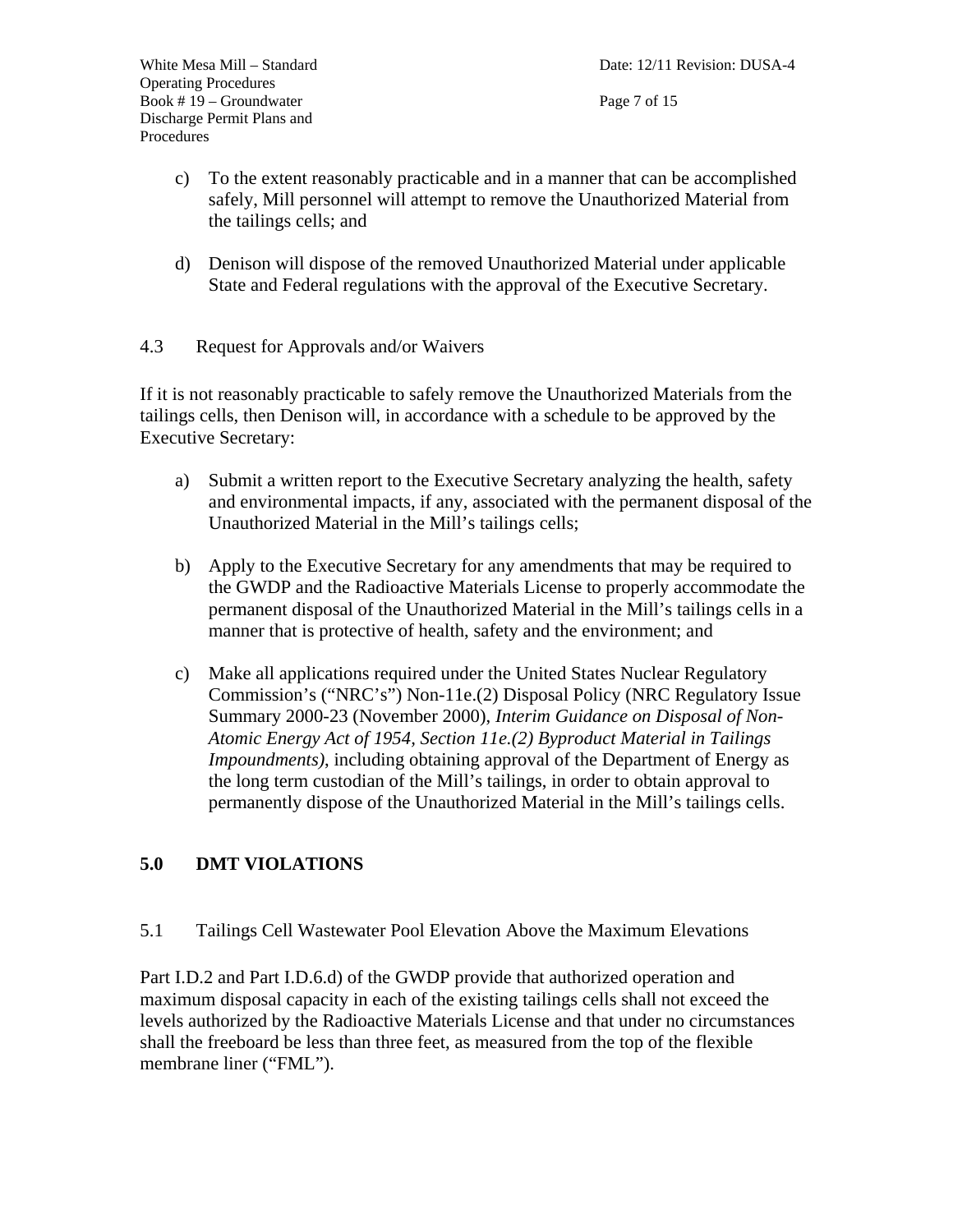In the event that tailings cell wastewater pool elevation in any tailings cell exceeds the maximum elevations mandated by Part I.D.2 and Part I.D.6.d) of the GWDP, Denison will, subject to any specific requirements of the Executive Secretary as set forth in any notice, order, remediation plan or the equivalent, implement the following process:

- a) Upon discovery, the Mill Manager or RSO will be notified immediately;
- b) Denison will provide verbal notification to the Executive Secretary within 24 hours of discovery followed by a written notification within five days of discovery;
- c) Upon discovery, Mill personnel will cease to discharge any further tailings to the subject tailings cell, until such time as adequate freeboard capacity exists in the subject tailings cell for the disposal of the tailings;
- d) To the extent reasonably practicable, without causing a violation of the freeboard limit in any other tailings cell, Mill personnel will promptly pump fluids from the subject tailings cell to another tailings cell until such time as the freeboard limit for the subject tailings cell is in compliance. If there is no room available in another tailings cell, without violating the freeboard limit of such other cell, then, as soon as reasonably practicable, Mill personnel will cease to discharge any further tailings to any tailings cell until such time as adequate freeboard capacity exists in all tailings cells;
- e) If it is not reasonably practicable to pump sufficient solutions from the subject tailings cell to another tailings cell, then the solution levels in the subject tailings cell will be reduced through natural evaporation; and
- f) Denison will perform a root cause analysis of the exceedance and will implement new procedures or change existing procedures to minimize the chance of a recurrence.
- 5.2 Excess Head in Tailings Cells 2, 3, 4A, and 4B Slimes Drain Systems

Part I.D.3.b)1) of the GWDP provides that Denison shall at all times maintain the average wastewater head in the slimes drain access pipe in Cell 2 to be as low as reasonably achievable, in accordance with the Mill's currently approved DMT Monitoring Plan , and that for Cell 3, this requirement shall apply only after initiation of de-watering operations. Similarly, Part I.D.6.c) of the GWDP provides that after Denison initiates pumping conditions in the slimes drain layer in Cell 4A, Denison will provide: 1) continuous declining fluid heads in the slimes drain layer, in a manner equivalent to the requirements found in Part I.D.3.b); and 2) a maximum head of 1.0 feet in the tailings (as measured from the lowest point of the upper FML) in 6.4 years or less.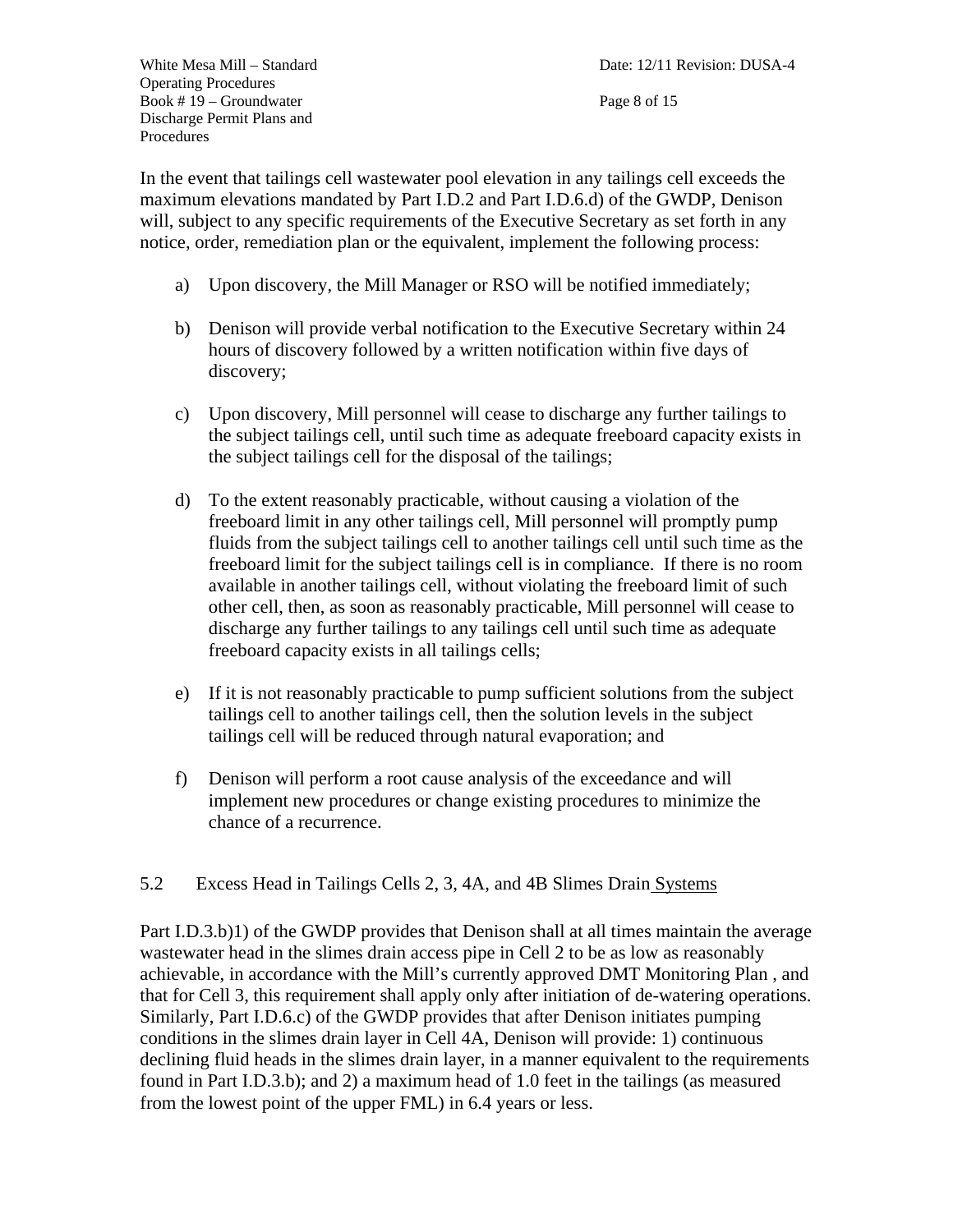Page 9 of 15

In the event that the average wastewater head in the slimes drain access pipe for Cell 2 or, after initiation of de-watering activities, Cell 3 or initiation of pumping conditions in the slimes drain layer in Cell 4A exceeds the levels specified in the DMT Monitoring Plan, Denison will, subject to any specific requirements of the Executive Secretary as set forth in any notice, order, remediation plan or the equivalent, implement the following process:

- a) Upon discovery, the Mill Manager or RSO will be notified immediately;
- b) Mill personnel will promptly pump the excess fluid into an active tailings cell, or other appropriate containment or evaporation facility approved by the Executive Secretary;
- c) If the exceedance is the result of equipment failure, Mill personnel will attempt to repair or replace the equipment;
- d) If the cause of the exceedance is not rectified within 24 hours, Denison will provide verbal notification to the Executive Secretary within the ensuing 24 hours followed by a written notification within five days; and
- e) If not due to an identified equipment failure, Denison will perform a root cause analysis of the exceedance and will implement new procedures or change existing procedures to minimize the chance of a recurrence.
- 5.3 Excess Cell 4A Leak Detection System Fluid Head or Daily Leak Rate

Part I.D.6.a) provides that the fluid head in the Leak Detection System ("LDS") for Cell 4A shall not exceed 1 foot above the lowest point in the lower membrane liner, and Part I.D.6.b) of the GWDP provides that the maximum allowable daily leak rate measured in the LDS for Cell 4A shall not exceed 24,160 gallons/day.

In the event that the fluid head in the LDS for Cell 4A exceeds 1 foot above the lowest point in the lower membrane layer or the daily leak rate measured in the Cell 4A LDS exceeds 24,160 gallons/day, Denison will, subject to any specific requirements of the Executive Secretary as set forth in any notice, order, remediation plan or the equivalent, implement the following process:

- a) Upon discovery, the Mill Manager or RSO will be notified immediately;
- b) Mill personnel will promptly pump the excess fluid into an active tailings cell, or other appropriate containment or evaporation facility approved by the Executive Secretary, until such time as the cause of exceedance is rectified or until such time as otherwise directed by the Executive Secretary;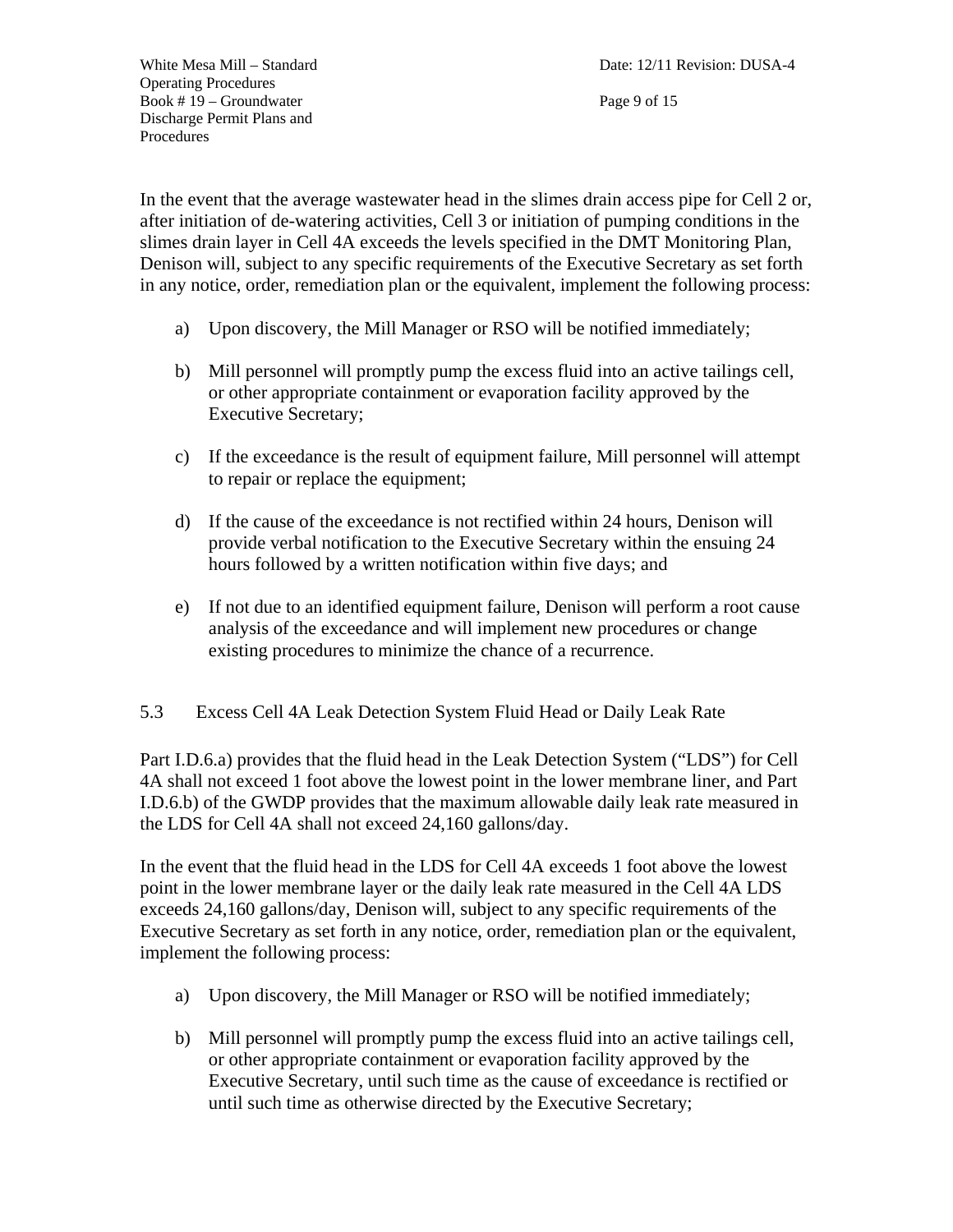- c) If the exceedance is the result of equipment failure, Mill personnel will attempt to repair or replace the equipment;
- d) If the cause of the exceedance is not rectified within 24 hours, Denison will provide verbal notification to the Executive Secretary within the ensuing 24 hours followed by a written notification within five days; and
- e) If not due to an identified equipment failure, Denison will perform a root cause analysis of the exceedance and will implement new procedures or change existing procedures to remediate the exceedance and to minimize the chance of a recurrence.
- 5.4 Excess Cell 4B Leak Detection System Fluid Head or Daily Leak Rate

Part I.D.13.a) provides that the fluid head in the Leak Detection System ("LDS") for Cell 4B shall not exceed 1 foot above the lowest point in the lower membrane liner, and Part I.D.13.b) of the GWDP provides that the maximum allowable daily leak rate measured in the LDS for Cell 4B shall not exceed 26,145 gallons/day.

In the event that the fluid head in the LDS for Cell 4B exceeds 1 foot above the lowest point in the lower membrane layer or the daily leak rate measured in the Cell 4B LDS exceeds 26,145 gallons/day, Denison will, subject to any specific requirements of the Executive Secretary as set forth in any notice, order, remediation plan or the equivalent, implement the following process:

- a) Upon discovery, the Mill Manager or RSO will be notified immediately;
- b) Mill personnel will promptly pump the excess fluid into an active tailings cell, or other appropriate containment or evaporation facility approved by the Executive Secretary, until such time as the cause of exceedance is rectified or until such time as otherwise directed by the Executive Secretary;
- c) If the exceedance is the result of equipment failure, Mill personnel will attempt to repair or replace the equipment;
- d) If the cause of the exceedance is not rectified within 24 hours, Denison will provide verbal notification to the Executive Secretary within the ensuing 24 hours followed by a written notification within five days; and

If not due to an identified equipment failure, Denison will perform a root cause analysis of the exceedance and will implement new procedures or change existing procedures to remediate the exceedance and to minimize the chance of a recurrence.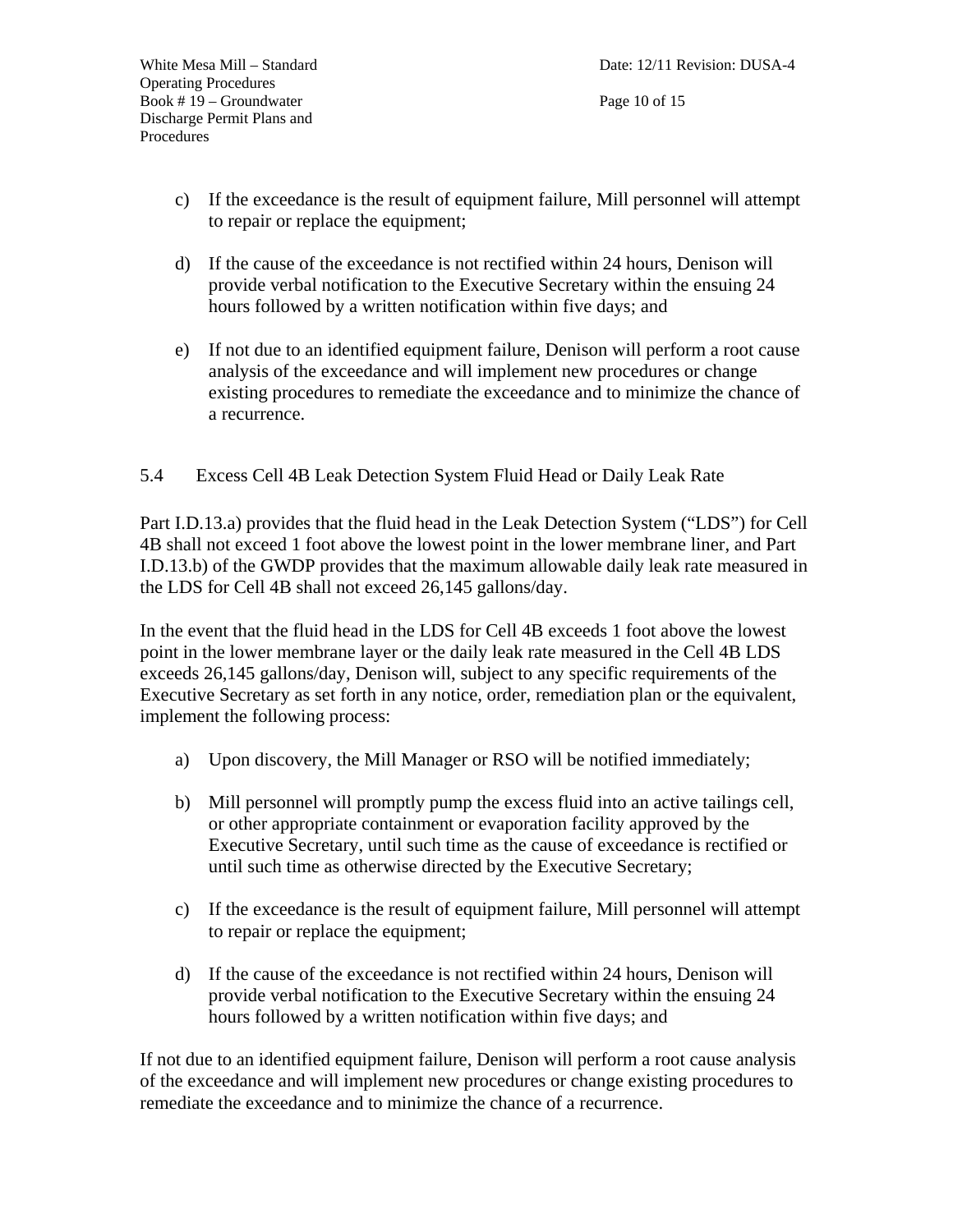Page 11 of 15

## 5.5 Excess New Decontamination Pad Leak Detection System Fluid Head

In order to ensure that the primary containment of the New Decontamination Pad water collection system has not been compromised, and to provide an inspection capability to detect leakage from the primary containment in each of the three settling tanks, a vertical inspection portal has been installed between the primary and secondary containment of each settling tank.

Section 3.1(e) of the Mill's DMT Monitoring Plan provides that the fluid head in the LDS for the New Decontamination Pad shall not exceed 0.10 feet above the concrete floor in any of the three standpipes. Compliance is defined in Part I.D.14 a) of the GWDP as a depth to standing water present in any of the LDS access pipes of more than or equal to 6.2 feet as measured from the water measuring point (top of access pipe).

In the event that the fluid head in the standpipe for a settling tank exceeds 0.10 feet above the concrete floor in the standpipe, Denison will, subject to any specific requirements of the Executive Secretary as set forth in any notice, order, remediation plan or the equivalent, implement the following process:

- a) Upon discovery, the Mill Manager or RSO will be notified immediately;
- b) Denison will provide verbal notification to the Executive Secretary within the ensuing 24 hours followed by a written notification within five days;
- c) Mill personnel will promptly pump the fluid from the settling tank's LDS as well as the fluids in the settling tank into another settling tank or into an active tailings cell, or other appropriate containment or evaporation facility approved by the Executive Secretary, until such time as the cause of the exceedance is rectified or until such time as otherwise directed by the Executive Secretary; and
- d) Denison will perform a root cause analysis of the exceedance and, if appropriate, will implement new procedures or change existing procedures to remediate the exceedance and to minimize the chance of a recurrence.
- 5.6 Cracks or Physical Discrepancies on New Decontamination Pad Wash Pad.

Soil and debris will be removed form the wash pad of the NDP in accordance with the currently approved DMT Monitoring Plan. In the event that cracks of greater than 1/8 inch (width) are observed on the concrete wash pad, Denison will, subject to any specific requirements of the Executive Secretary as set forth in any notice, order, remediation plan or the equivalent, implement the following process: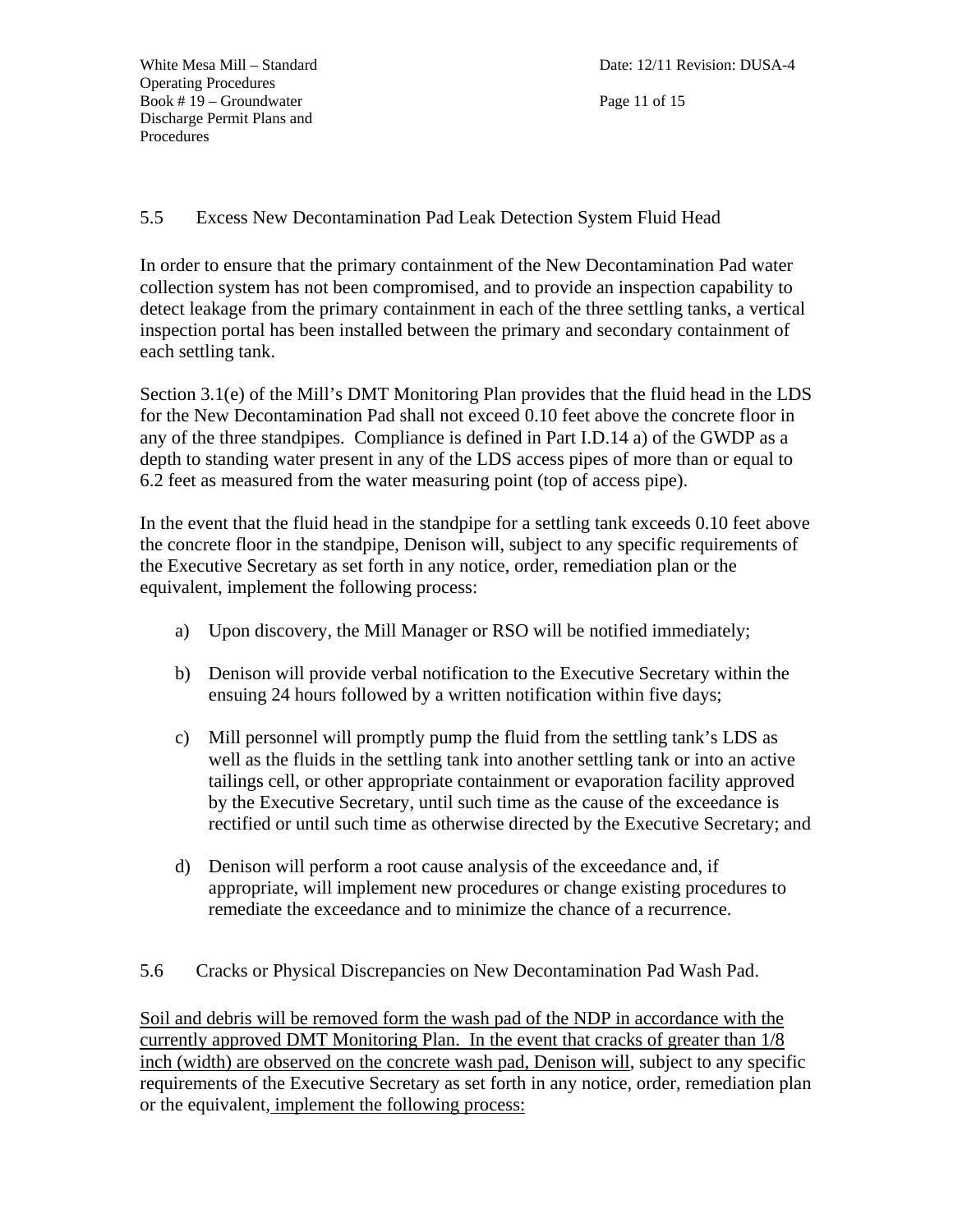- a) Upon discovery, the Mill Manager or RSO will be notified immediately;
- b) The NDP shall be taken out of service and the cracks will be repaired utilizing industry standard materials and procedures appropriate for the defect within five working days of discovery. Following recommended cure times, the cracks or deficiencies will be re-inspected and, if acceptable, the NDP will be placed back into service.
- c) A record of the repairs will be maintained as a part of the inspection records at the White Mesa Mill.
- 5.7 Excess Elevation For Tailings Solids

Part I.D.3.c) of the GWDP provides that upon closure of any tailings cell, Denison shall ensure that the maximum elevation of the tailings waste solids does not exceed the top of the FML.

In the event that, upon closure of any tailings cell, the maximum elevation of the tailings waste solids exceeds the top of the FML, Denison will, subject to any specific requirements of the Executive Secretary as set forth in any notice, order, remediation plan or the equivalent, implement the following process:

- a) Upon discovery, the Mill Manager or RSO will be notified immediately;
- b) Denison will provide verbal notification to the Executive Secretary within 24 hours of discovery followed by a written notification within five days of discovery;
- c) To the extent reasonably practicable, without causing a violation of the freeboard limit in any other tailings cell, Mill personnel will promptly remove tailings solids from the subject tailings cell to another tailings cell, or other location approved by the Executive Secretary, until such time as the maximum elevation of the tailings waste solids in the subject tailings cell does not exceed the top of the FML; and
- d) Denison will perform a root cause analysis of the exceedance and will implement new procedures or change existing procedures to minimize the chance of a recurrence.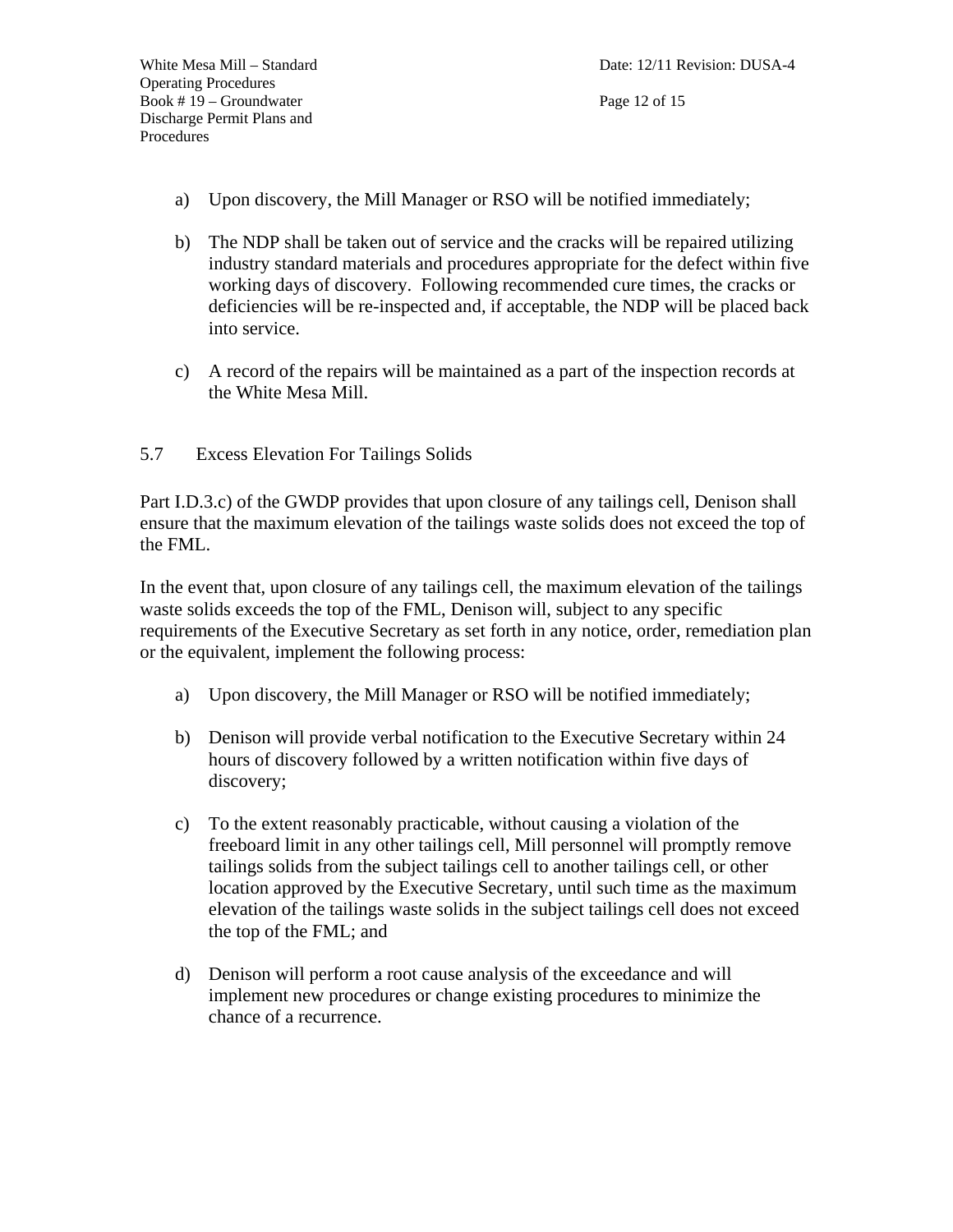Page 13 of 15

#### 5.8 Roberts Pond Wastewater Elevation

Part I.D.3.e) of the GWDP provides that the Permittee shall operate Roberts Pond so as to provide a minimum 2-foot freeboard at all times and that under no circumstances shall the water level in Roberts Pond exceed an elevation of 5,624 feet above mean sea level.

In the event that the wastewater elevation exceeds this maximum level, Denison shall remove the excess wastewater and place it into containment in Tailings Cell 1 within 72 hours of discovery, as specified in Part I.D.3.e) of the GWDP.

In the event that, Denison fails to remove the excess wastewater within 72 hours of discovery, Denison will, subject to any specific requirements of the Executive Secretary as set forth in any notice, order, remediation plan or the equivalent, implement the following process:

- a) Upon discovery, the Mill Manager or RSO will be notified immediately; and
- b) Denison will provide verbal notification to the Executive Secretary within 24 hours of discovery followed by a written notification and proposed corrective actions within five days of discovery.

#### 5.9 Feedstock Storage Area

Part I.D.3.f) and Part I.D.11 of the GWDP provide that open-air or bulk storage of all feedstock materials at the Mill facility awaiting Mill processing shall be limited to the eastern portion of the Mill site area described in Table 4 of the GWDP, and that storage of feedstock materials at the facility outside that area shall be performed in accordance with the provisions of Part I.D.11 of the GWDP.

In the event that, storage of any feedstock at the Mill is not in compliance with the requirements specified in Part I.D.3.f) and Part I.D.11 of the GWDP, Denison will, subject to any specific requirements of the Executive Secretary as set forth in any notice, order, remediation plan or the equivalent, implement the following process:

- a) Upon discovery, the Mill Manager or RSO will be notified immediately;
- b) Denison will provide verbal notification to the Executive Secretary within 24 hours of discovery followed by a written notification within five days of discovery;
- c) Mill personnel will: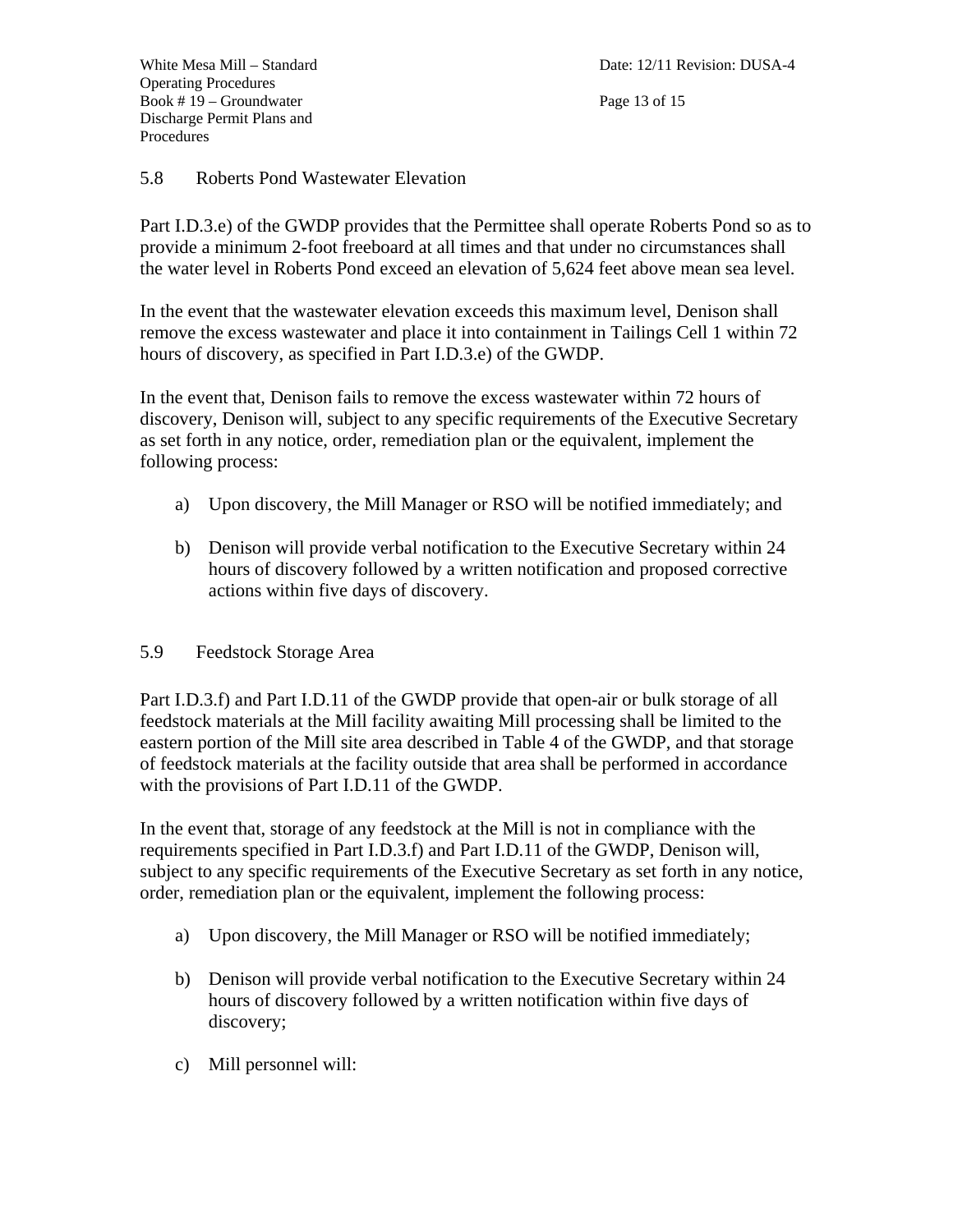- (i) move any open-air or bulk stored feedstock materials to the portion of the Mill site area described in Table 4 of the GWDP;
- (ii) ensure that any feedstock materials that are stored outside of the area described in Table 4 of the GWDP are stored and maintained in accordance with the provisions of Part I.D.11 of the GWDP; and
- (iii) to the extent that any such containers are observed to be leaking, such leaking containers will be placed into watertight over-pack containers or otherwise dealt with in accordance with the provisions of Part I.D.11 of the GWDP, and any impacted soils will be removed and will be deposited into the Mill's active tailings cell; and
- d) Denison will perform a root cause analysis of the non-compliant activity and will implement new procedures or change existing procedures to minimize the chance of a recurrence.

## 5.10 Mill Site Chemical Reagent Storage

Part I.D.3.g) of the GWDP provides that for all chemical reagents stored at existing storage facilities, Denison shall provide secondary containment to capture and contain all volumes of reagent(s) that might be released at any individual storage area, and that for any new construction of reagent storage facilities, the secondary containment and control shall prevent any contact of the spilled reagent with the ground surface.

In the event that Denison fails to provide the required secondary containment required under Part I.D.3.g) of the GWDP, Denison will, subject to any specific requirements of the Executive Secretary as set forth in any notice, order, remediation plan or the equivalent, implement the following process:

- a) Upon discovery, the Mill Manager or RSO will be notified immediately;
- b) Denison will provide verbal notification to the Executive Secretary within 24 hours of discovery followed by a written notification within five days of discovery; and
- c) Denison will promptly remediate any spilled re-agent resulting from the failure to provide the required secondary containment under Part I.D.3.g) of the GWDP, by removal of the contaminated soil and disposal in the active tailings cell.